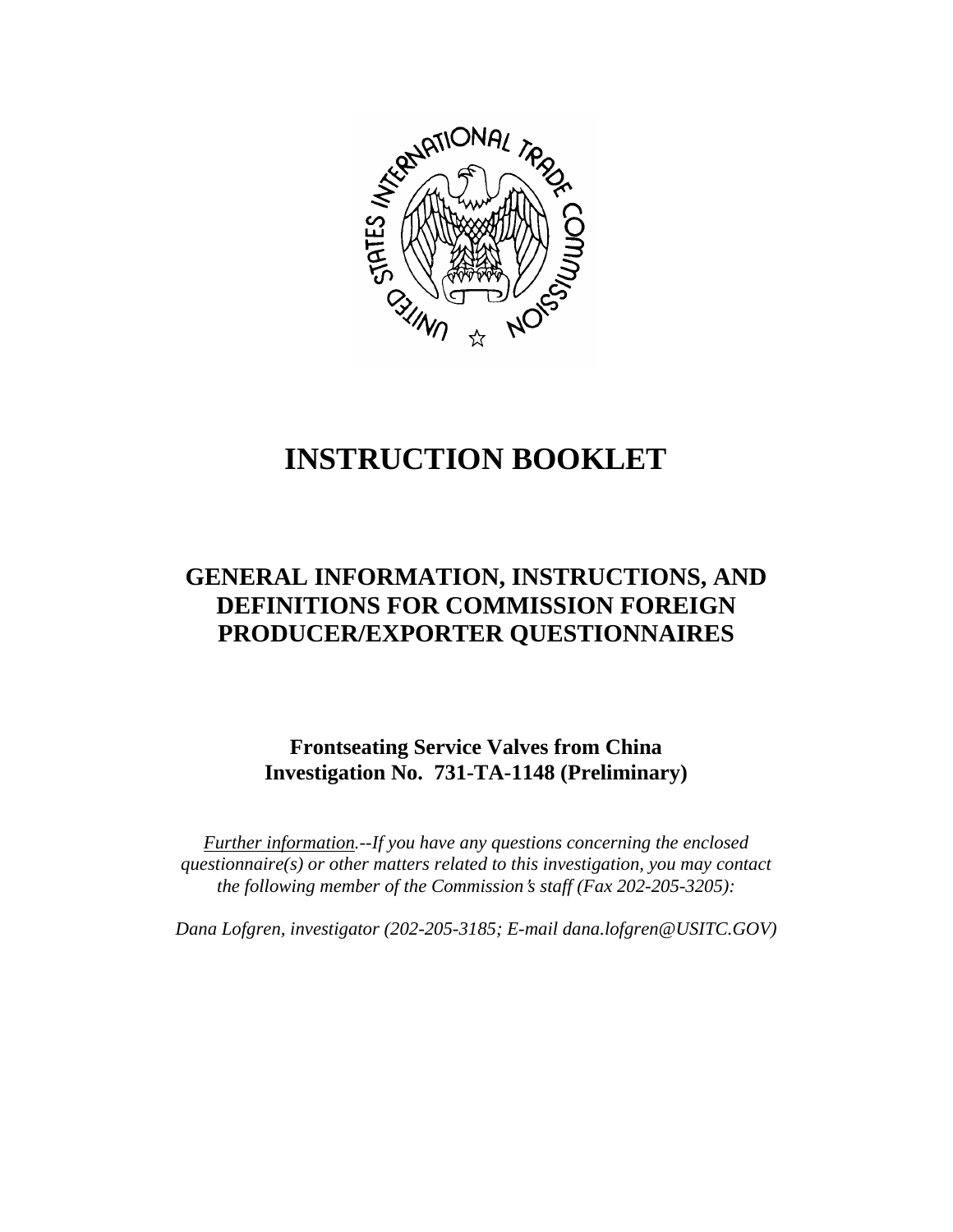## **GENERAL INFORMATION**

*Background*.--This investigation was instituted in response to a petition filed on March 19, 2008 by Parker-Hannifin Corporation, Cleveland, OH. Antidumping duties may be assessed on the subject imports as a result of this investigation if the Commission makes an affirmative determination of injury, threat, or material retardation, and if the U.S. Department of Commerce makes an affirmative determination of dumping.

Questionnaires and other information pertinent to this investigation are available at http://www.usitc.gov/trade\_remedy/731\_ad\_701\_cvd/investigations/active/index.htm. Address all correspondence to the United States International Trade Commission, Washington, DC 20436. Hearing-impaired individuals can obtain information regarding this investigation via the Commission's TDD terminal  $(202-205-1810)$ .

*Due date of questionnaire(s)*.--Return the completed questionnaire(s) to the United States International Trade Commission by no later than April 1, 2008. Although the enclosed postpaid envelope may be used to return the completed questionnaire, use of an overnight mail service may be necessary to ensure that your response actually reaches the Commission by April 1, 2008. If you do not use the enclosed envelope, please make sure the completed questionnaire is sent to the attention of Dana Lofgren, Investigator. **Return only one copy of the completed questionnaire(s), but please keep a copy for your records so that you can refer to it if the Commission staff contacts you with any questions during the course of the investigation.**

*Service of questionnaire response(s)*.--In the event that your firm is a party to this investigation, you are required to serve a copy of the questionnaire(s), once completed, on parties to the proceeding that are subject to administrative protective order (see 19 CFR  $\S 207.7$ ). A list of such parties is maintained by the Commission's Secretary and may be obtained by calling 202-205-1803. A certificate of service must accompany the copy of the completed questionnaire(s) you submit (see 19 CFR § 207.7).

*Confidentiality*.--The commercial and financial data furnished in response to the enclosed questionnaire(s) that reveal the individual operations of your firm will be treated as confidential by the Commission to the extent that such data are not otherwise available to the public and will not be disclosed except as may be required by law (see 19 U.S.C.  $\S$  1677f). Such confidential information will not be published in a manner that will reveal the individual operations of your firm; however, nonnumerical characterizations of numerical business proprietary information (such as discussion of trends) will be treated as confidential business information only at the request of the submitter for good cause shown.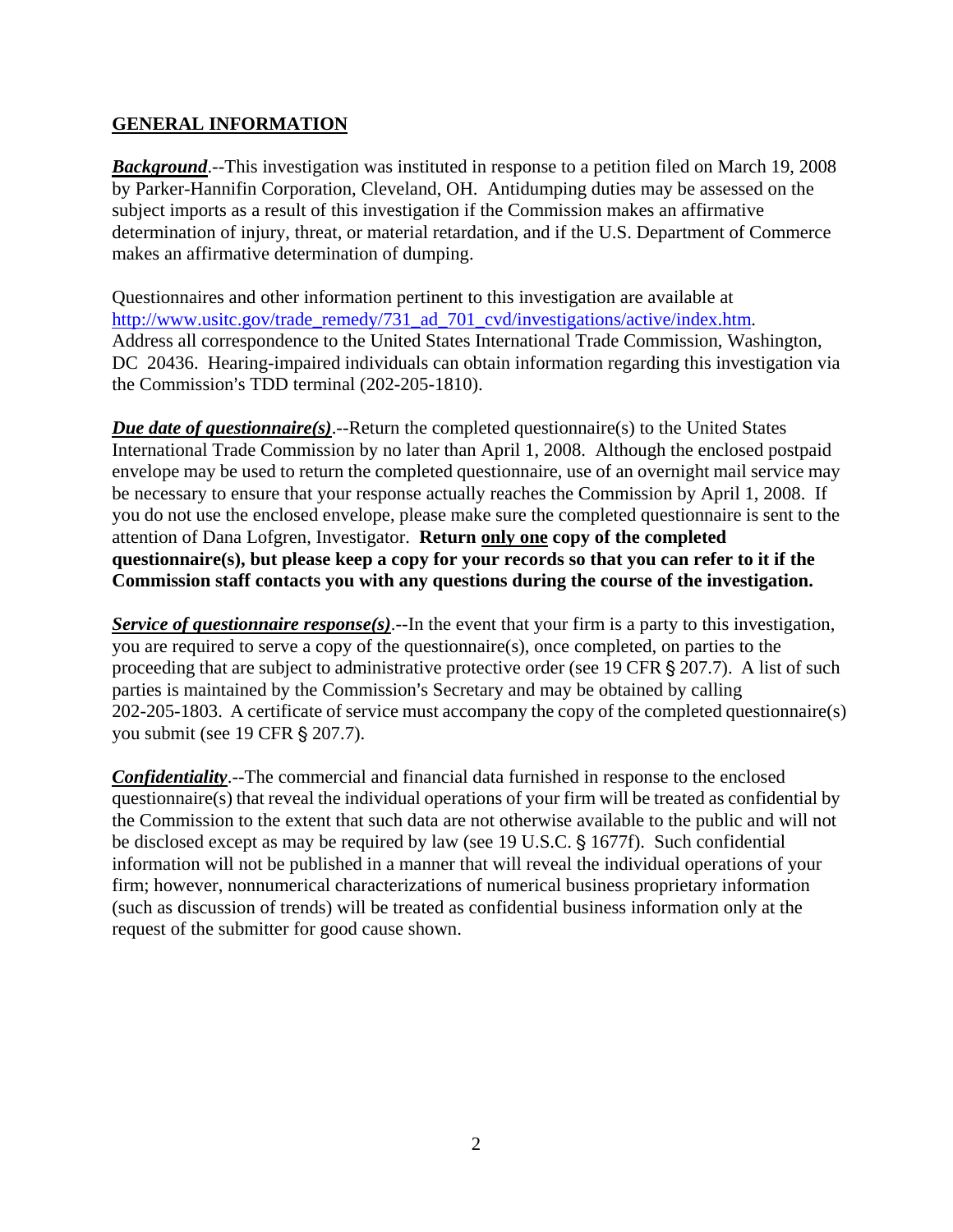# **GENERAL INFORMATION--***Continued*

*Verification***.--The information submitted in the enclosed questionnaire(s) is subject to audit and verification by the Commission. To facilitate possible verification of data, please keep all your workpapers and supporting documents used in the preparation of the questionnaire response(s).**

*Release of information*.--The information provided by your firm in response to the questionnaire(s), as well as any other business proprietary information submitted by your firm to the Commission in connection with the investigation, may become subject to, and released under, the administrative protective order provisions of the Tariff Act of 1930 (19 U.S.C. § 1677f) and section 207.7 of the Commission's Rules of Practice and Procedure (19 CFR § 207.7). This means that certain lawyers and other authorized individuals may temporarily be given access to the information for use in connection with this investigation or other import-injury investigations conducted by the Commission on the same or similar merchandise; those individuals would be subject to severe penalties if the information were divulged to unauthorized individuals.

# **INSTRUCTIONS**

*Answer all questions*.--Do not leave any question or section blank unless a questionnaire expressly directs you to skip over certain questions or sections. If the answer to any question is "none," write "none." If information is not readily available from your records in exactly the **form requested, furnish carefully prepared estimates--designated as such by the letter E<sup>"</sup>--and explain the basis of your estimates**. Answers to questions and any necessary comments or explanations should be supplied in the space provided or on separate sheets attached to the appropriate page of the questionnaire(s). If your firm is completing more than one questionnaire in connection with this investigation (i.e., a producer, importer, purchaser, and/or foreign producer questionnaire), you need not respond to duplicated questions in the questionnaires.

*Consolidate all establishments in China*.--Report the requested data for your establishment(s) located in China. **Firms operating more than one establishment should combine the data for all establishments into a single report.** 

*Filing instructions*.—Questionnaires may be filed either in paper form or electronically.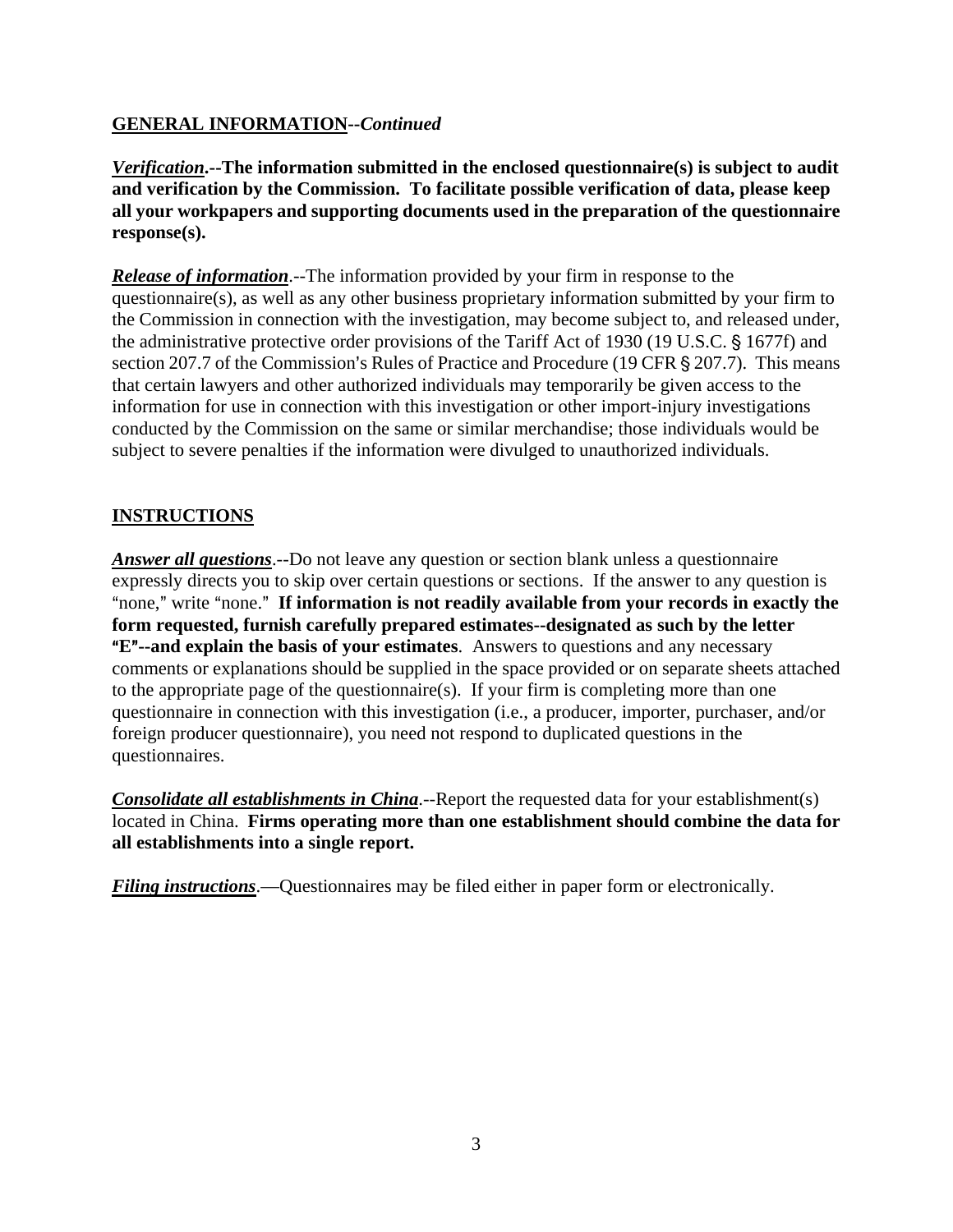#### **INSTRUCTIONS--***Continued*

#### **OPTIONS FOR FILING IN PAPER FORM**

**• Overnight mail service**.—Mail to the following address:

#### **United States International Trade Commission Office of Investigations, Room 615 500 E Street, SW Washington, DC 20024**

• **Fax.**—Fax to 202.205.3205.

**• U.S. mail**.—Mail to the address above, but use zip code 20436. *This option is not recommended. U.S. mail sent to government offices undergoes additional processing to screen for hazardous materials; this additional processing results in substantial delays in delivery.* 

#### **OPTIONS FOR FILING ELECTRONICALLY**

This questionnaire is available as a "fillable" form in MS Word format on the Commission's website at

http://www.usitc.gov/trade\_remedy/731\_ad\_701\_cvd/investigations/active/index. htm. *Please do not attempt to modify the format or permissions of the questionnaire document*. You may complete the questionnaire electronically, print it out, and submit it in paper form as described above, or you may submit it electronically through one of the following means:

**• By means of the Commission's Electronic Document Information System (EDIS)**.—Follow the step-by-step instructions on the next page.

**• Compact disc (CD)**.—Copy your questionnaire onto a CD, include a signed certification page (page 1) (either in paper form or scanned PDF copied onto CD), and mail to the address above. *It is strongly recommended that you use an overnight mail service. U.S. mail sent to government offices undergoes additional processing which not only results in substantial delays in delivery but may also damage CDs.* 

**• E-mail**.—E-mail your questionnaire to the investigator identified on page 1 of the Instruction Booklet; include a scanned PDF of the signed certification page (page 1). Type the following in the e-mail subject line: BPI Questionnaire, INV. NO. 1148. *Please note that submitting your questionnaire by e-mail may subject your firm's business proprietary information to transmission over an unsecure environment and to possible disclosure. If you choose this option, the Commission warns you that any risk involving possible disclosure of such information is assumed by the submitter and not by the Commission.*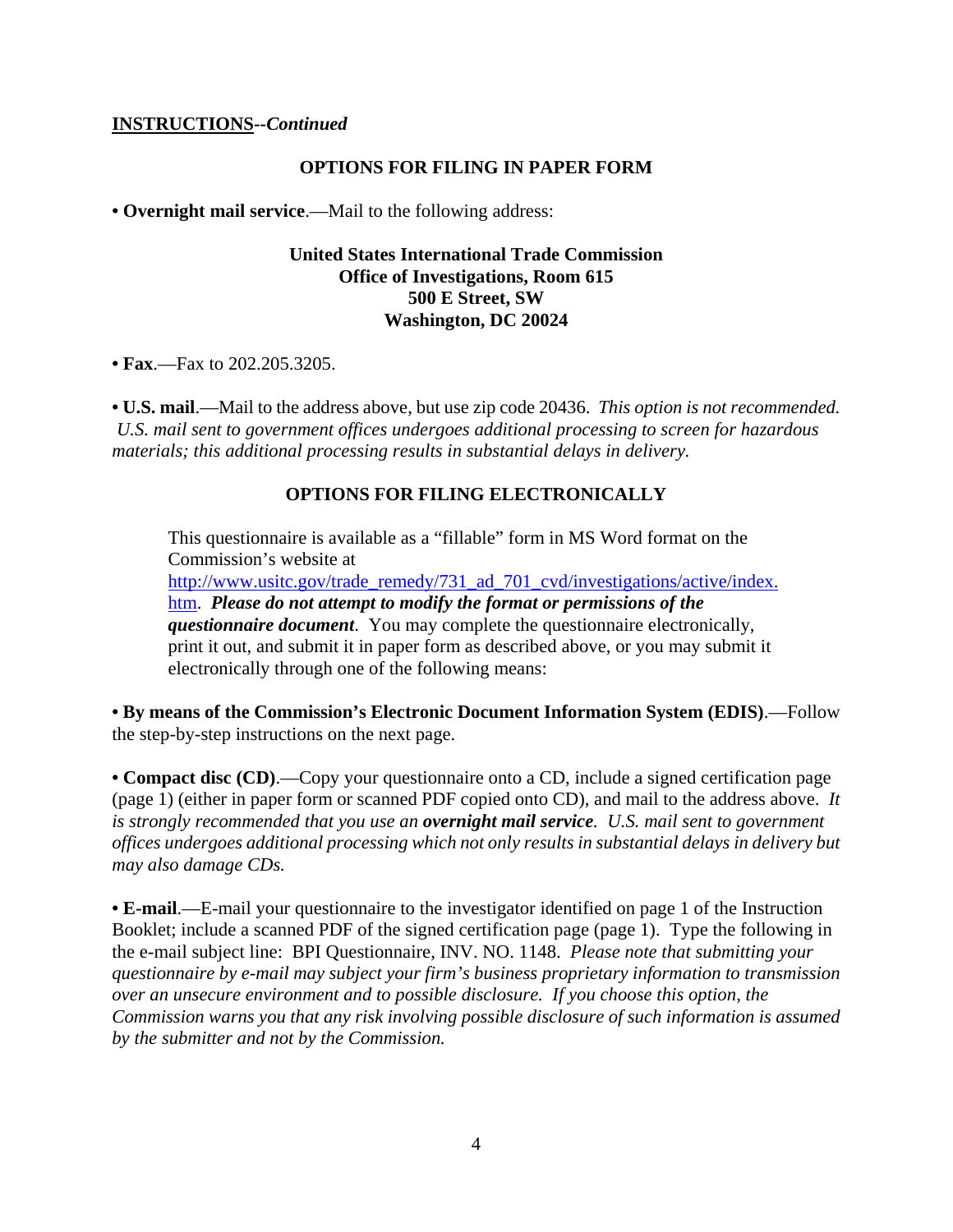# **INSTRUCTIONS--***Continued*

Note: If you are a party to the investigation, and service of the questionnaire is required, such service should be made in paper form.

# **INSTRUCTIONS FOR VOLUNTARY FILING VIA EDIS**

**STEP 1: REGISTER AS A NEW USER IN EDIS** (current registered users may skip this step)

- The authorized official whose name appears under the Certification at the bottom of page 1 of the questionnaire should be the person who completes the registration in EDIS
- Go to https://eofpub.usitc.gov/edis-efile/app
- Click on Register
- Read and accept the Terms of Use Agreement
- Complete the EDIS Online User Registration form
	- o In the **Firm/Organization** field, select **Questionnaire Respondent**
- Click **Submit Registration**

# **STEP 2: ELECTRONICALLY SUBMIT YOUR QUESTIONNAIRE(S) IN EDIS**

- Click on E-File Documents
- Under **Submitter Information**, type the name of your firm in the **Filed On Behalf Of** field
- Under **Investigation Information**, click on **Find Investigation**
	- o For **Investigation Phase**, select **"***Prelim***"** and for **Investigation Number**, type **"**731-1148"; Click on **Find Investigation**
	- o Click in the circle to the left of the investigation number that appears, then click on **Select** and confirm by clicking **OK**
- Under **Document Filing Information**
	- o For **Document Type**, select **Questionnaire Foreign Producer**, **Questionnaire – Importer**, or **Questionnaire – U.S. Producer**, as appropriate
	- o Leave **Document Title** field blank
- Under **Add Document Attachments for Electronic Submission**
	- o In the **Attach File** field, click on **Browse**, locate your MS Word questionnaire file, and double-click the file
	- o The **Attachment Title** field is optional
	- o Click on **Attach Files** (note that your file will be listed below under **Attachments**)
	- o You must attach a scanned PDF of the signed certification page (page 1). If you wish to attach any other files, i.e., supporting documents, do so at this time (unlike the questionnaire itself, these additional documents **must** be PDFs). **Only one questionnaire may be filed at a time**.
	- o When you have attached all relevant files, click on **Submit Document w/attachments**. An **EDIS Document Submission Confirmation** screen will appear. Confirm the information and click on **Accept Information**. An **EDIS Notice of Receipt of Electronic Documents** will appear, which completes the process. If you wish to electronically file another questionnaire, repeat Step 2.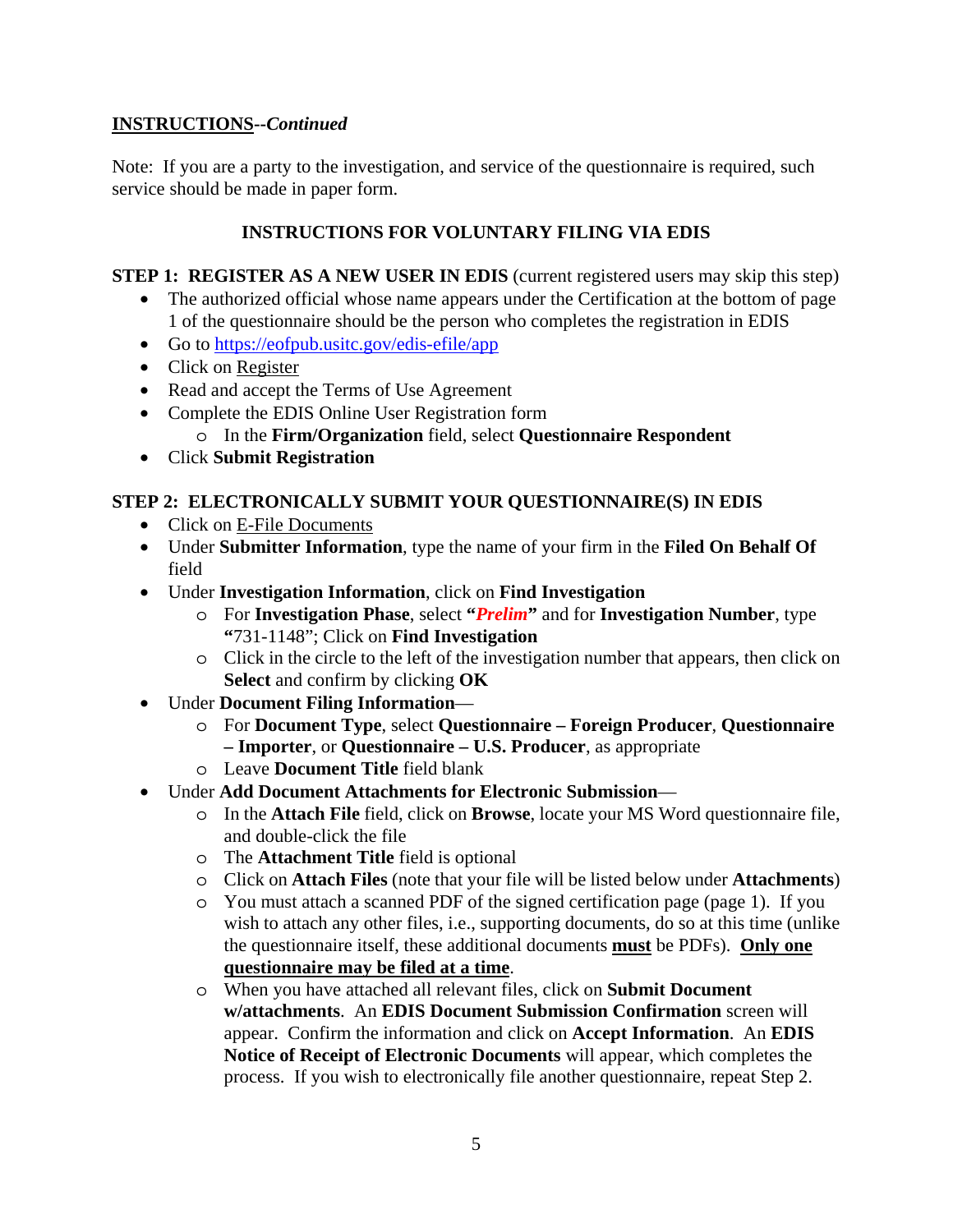# **DEFINITIONS**

*Frontseating Service Valves*.—Frontseating Service Valves ("FSVs"), assembled or unassembled, complete or incomplete, and certain parts thereof. FSVs are defined as service valves used to isolate sections of an air-conditioning system during installation and servicing, and to permit technicians to provide refrigerant charging and evacuating capabilities. FSVs contain a sealing surface on the front side of the valve stem that allows the service port to be isolated from the refrigerant stream when the air conditioning unit is not installed, thus reducing leakage points.

The scope specifically covers FSVs assembled or unassembled, complete or incomplete, and certain parts thereof. For purposes of the scope, the term "unassembled" FSV means a brazed subassembly requiring any one or more of the following processes: the insertion of a valve core pin, the insertion of a valve stem or O ring, the application or installation of a stem cap, valve core cap, charge port cap or tube dust cap. The term "complete" FSV means a product sold as ready-to-use for installation into an air conditioning unit. The major parts or components of FSVs intended to be covered by the scope under the term "certain parts thereof" are any brazed subassembly consisting of any two or more of the following components: a valve body, field tube, factory connection tube or valve charge port. FSVs include FSVs of any size, configuration or connection type.

FSVs and certain parts thereof are provided for in subheadings 8481.80.10, 8481.90.10, and possibly also imported under subheading 8415.90.80.85, of the Harmonized Tariff Schedule of the United States (HTSUS). For purposes of the scope of the investigation, the narrative description is dispositive, not the tariff headings, which are provided for convenience and customs purposes.

*Firm*.--An individual proprietorship, partnership, joint venture, association, corporation (including any subsidiary corporation), business trust, cooperative, trustee in bankruptcy, or receiver under decree of any court.

*Related firm*.--A firm that your firm solely or jointly owned, managed, or otherwise controlled; a firm that solely or jointly owned, managed, or otherwise controlled your firm; and/or a firm that was solely or jointly owned, managed, or otherwise controlled by a firm that also solely or jointly owned, managed, or otherwise controlled your firm.

*Establishment*.--Each facility of a firm in China involved in the production of FSVs (as defined above), including auxiliary facilities operated in conjunction with (whether or not physically separate from) such facilities.

*United States*.--For purposes of this investigation, the 50 States, Puerto Rico, the U.S. Virgin Islands, and the District of Columbia.

*Importer*.--Any person or firm engaged, either directly or through a parent company or subsidiary, in importing FSVs (as defined above) into the United States from a foreign manufacturer or through its selling agent.